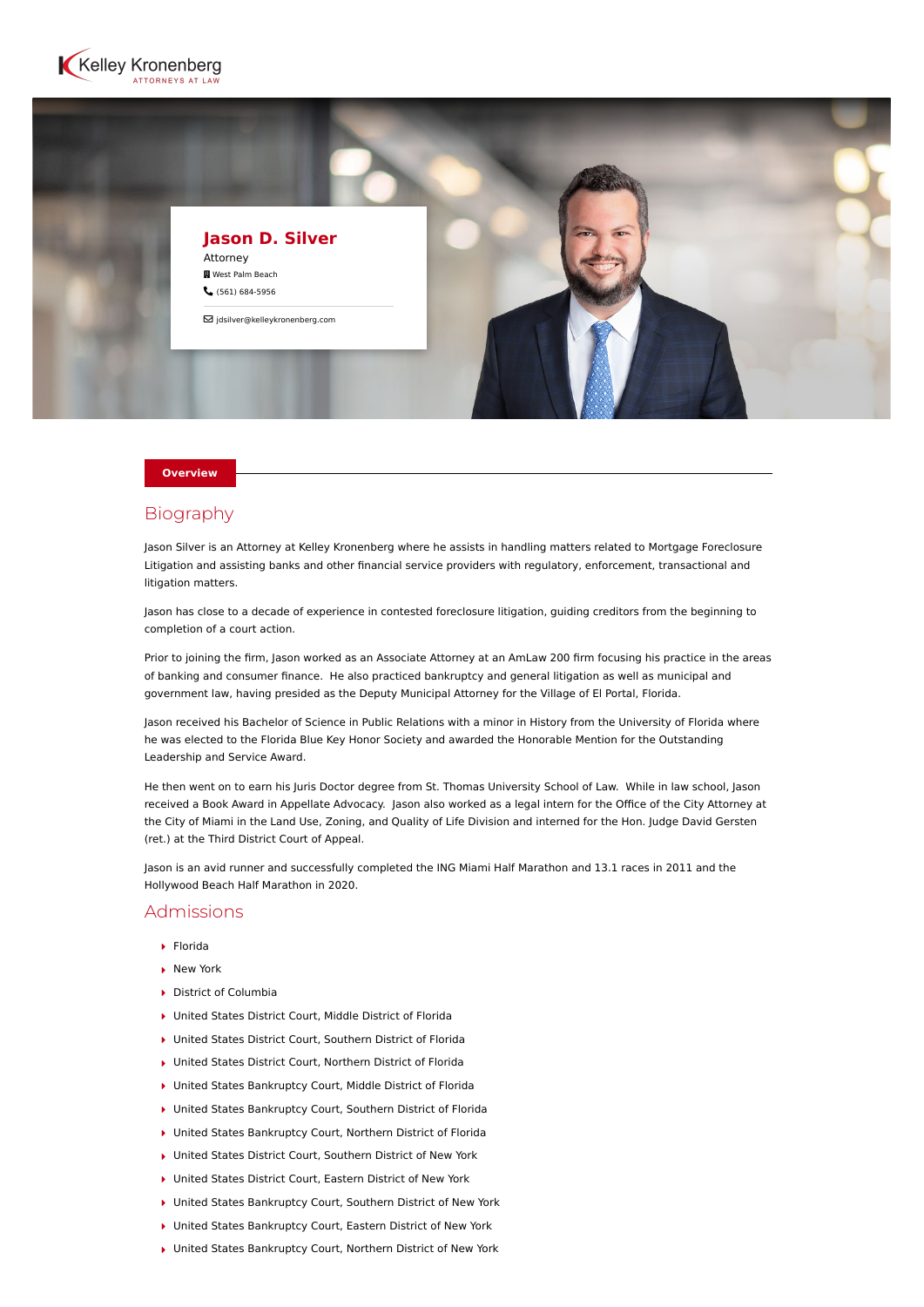- United States Bankruptcy Court, Western District of New York
- United States Court of Appeals, District of Columbia Circuit
- ▶ United States Court of Appeals, Seventh Circuit

# Education

- ▶ St Thomas University School of Law, J.D., 2011
- ▶ University of Florida, B.S. 2008

## Certifications

▶ Florida Supreme Court Qualified Arbitrator

### **Practice Areas**

- [Mortgage Banking, Foreclosure, and Lending Services](https://www.kelleykronenberg.com/our-practices/mortgage-banking-and-lending-services/)
- ▶ [Real Estate](https://www.kelleykronenberg.com/our-practices/real-estate/)
- [Commercial and Residential Evictions](https://www.kelleykronenberg.com/our-practices/real-estate/commercial-and-residential-evictions/)
- ▶ [Title Curative/Quiet Title Litigation](https://www.kelleykronenberg.com/our-practices/real-estate/title-curative-quiet-title-litigation/)
- ▶ [Consumer Finance Litigation](https://www.kelleykronenberg.com/our-practices/real-estate/consumer-finance-litigation/)

#### **Accolades, Associations & News**

## Awards

- Super Lawyers magazine, "Florida Rising Stars," Business Litigation, 2019 2021
- U.S. News and World Report, "Best Lawyers in America: Ones to Watch," Financial Services Regulation Law, Real Estate Law, 2021

## Associations

- ▶ The Florida Bar, Member
	- Constitutional Judiciary Committee, Vice-Chair, 2020 2023
	- Grievance Committee 17I, Chair 2021; Vice-Chair 2020
	- > Student Education & Admissions to The Bar Committee, Chair, 2018-2019; Vice-Chair, 2017-2018
	- The Florida Bar Young Lawyers Division's Law Student Division, Past President, 2010-2011
- ▶ Palm Beach County Bar Association, Member
	- Young Lawyers Section Run for Justice 5K Committee, benefitting Legal Aid Society of Palm Beach County, Inc.
	- > Circuit Civil Practice Committee
- Cuban American Bar Association, Member
	- Contributing writer to the CABA Briefs magazine
- ▶ Rising Leaders Committee of Kelley Kronenberg
	- > Chair
- City of Fort Lauderdale, Community Appearance Board, past member, 2020-2021
- **Florida Municipal Lawyers Association, member**
- ▶ Dade County Bar Association
	- Young Lawyers Section Board of Directors, Elected 2011-2012
- ▶ The Federalist Society, Member
- ▶ Cycle For Survival, Team Captain Miami Ride, 2020
- Audubon Everglades, member
- Coalition of Boynton West Residential Associations (COBWRA)
	- Parks and Recreation Committee, member
- ▶ Jewish Federation of Broward County
	- > Board of Directors, Young Leadership Division former member
	- Horizons Young Leadership Program, Graduation Class of 2015-2016.
- Greater Miami Jewish Federation
	- Leadership Development Institute, Graduation Class of 2011.
- St. Thomas School of Law Alumni Council, former member.